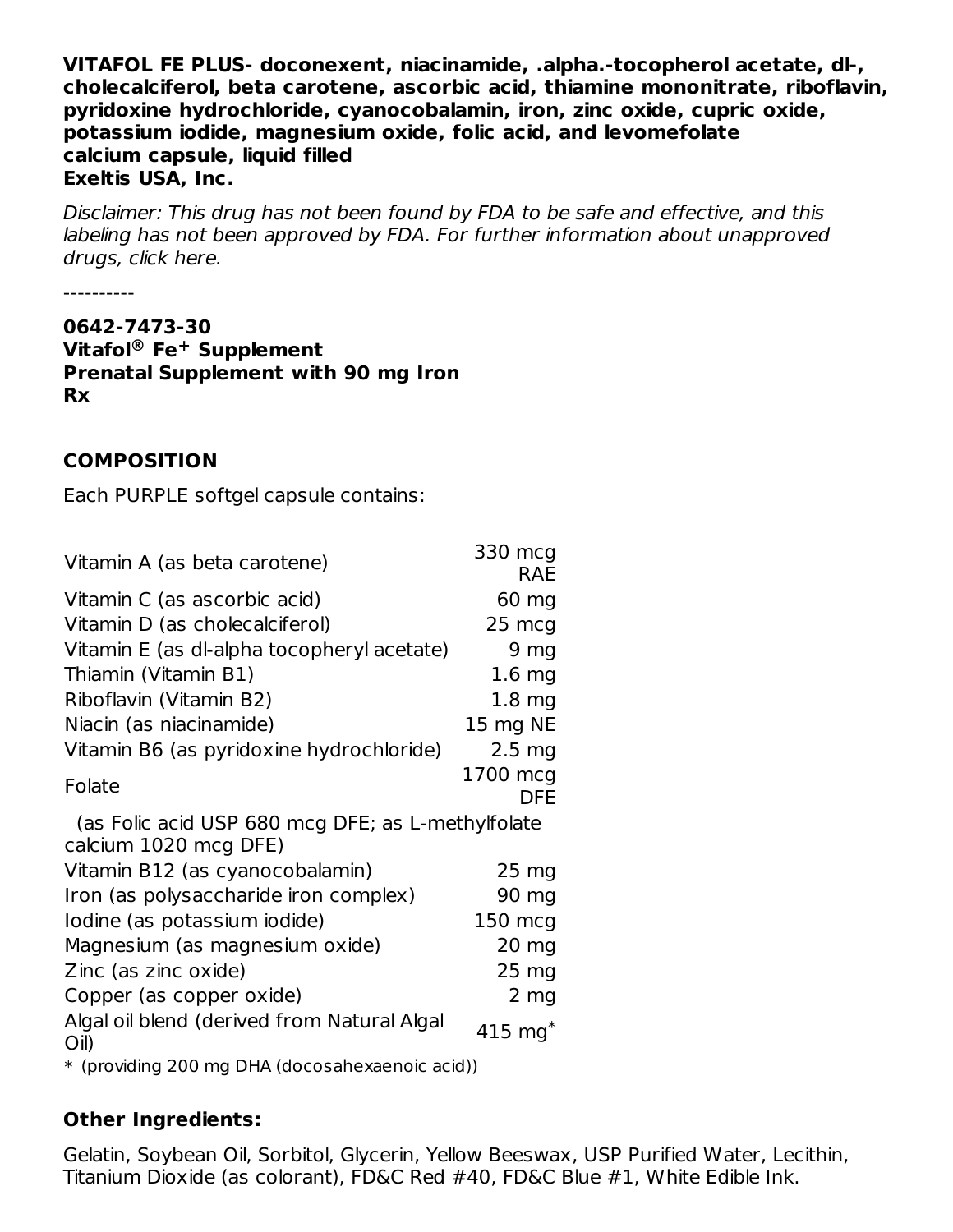**Contains: Soy.** May also contain: Corn Oil, DL alpha-tocopherol, Medium ChainTriglycerides.

## **USAGE**

Vitafol ${}^{\circledR}$  Fe<sup>+</sup> prenatal supplement provides vitamin, mineral and omega-3 fatty acid supplementation throughout pregnancy, including individuals with known allergies to fish. Vitafol ${}^{\circledR}$  Fe $^+$ does not contain fish oils, fish proteins, or fish by-products.

## **CONTRAINDICATIONS**

Vitafol ${}^{\circledR}$  Fe<sup>+</sup> prenatal supplement is contraindicated in patients with hypersensitivity to any of its components or color additives.

Folic acid is contraindicated in patients with untreated and uncomplicated pernicious anemia, and in those with anaphylactic sensitivity to folic acid.

Iron supplementation is contraindicated in patients with hemochromatosis and patients with iron storage disease or the potential for iron storage disease due to chronic hemolytic anemia (e.g., inherited anomalies of hemoglobin structure or synthesis and/or red cell enzyme deficiencies, etc.), pyridoxine responsive anemia, or cirrhosis of the liver.

Cyanocobalamin is contraindicated in patients with sensitivity to cobalt or to cyanocobalamin (vitamin B12).

#### **WARNING**

Accidental overdose of iron-containing products is a leading cause of fatal poisoning in children under 6. Keep this product out of reach of children. In case of accidental overdose, call a doctor or a Poison Control Center immediately.

#### **WARNINGS/PRECAUTIONS**

This product is intended for use as directed by your healthcare provider. Do not share with others. Vitafol® Fe $^+$  must be used with caution in patients with known sensitivity or allergy to soy.

Vitamin D supplementation should be used with caution in those with hypercalcemia or conditions that may lead to hypercalcemia such as hyperparathyroidism and those who form calcium-containing kidney stones. High doses of vitamin D can lead to elevated levels of calcium that reside in the blood and soft tissues. Bone pain, high blood pressure, formation of kidney stones, renal failure, and increased risk of heart disease can occur.

Iodine should be used with caution in patients with an overactive thyroid.

Prolonged use of iron salts may produce iron storage disease.

Folic acid, especially in doses above 0.1 mg daily, may obscure pernicious anemia, in that hematologic remission may occur while neurological manifestations remain progressive.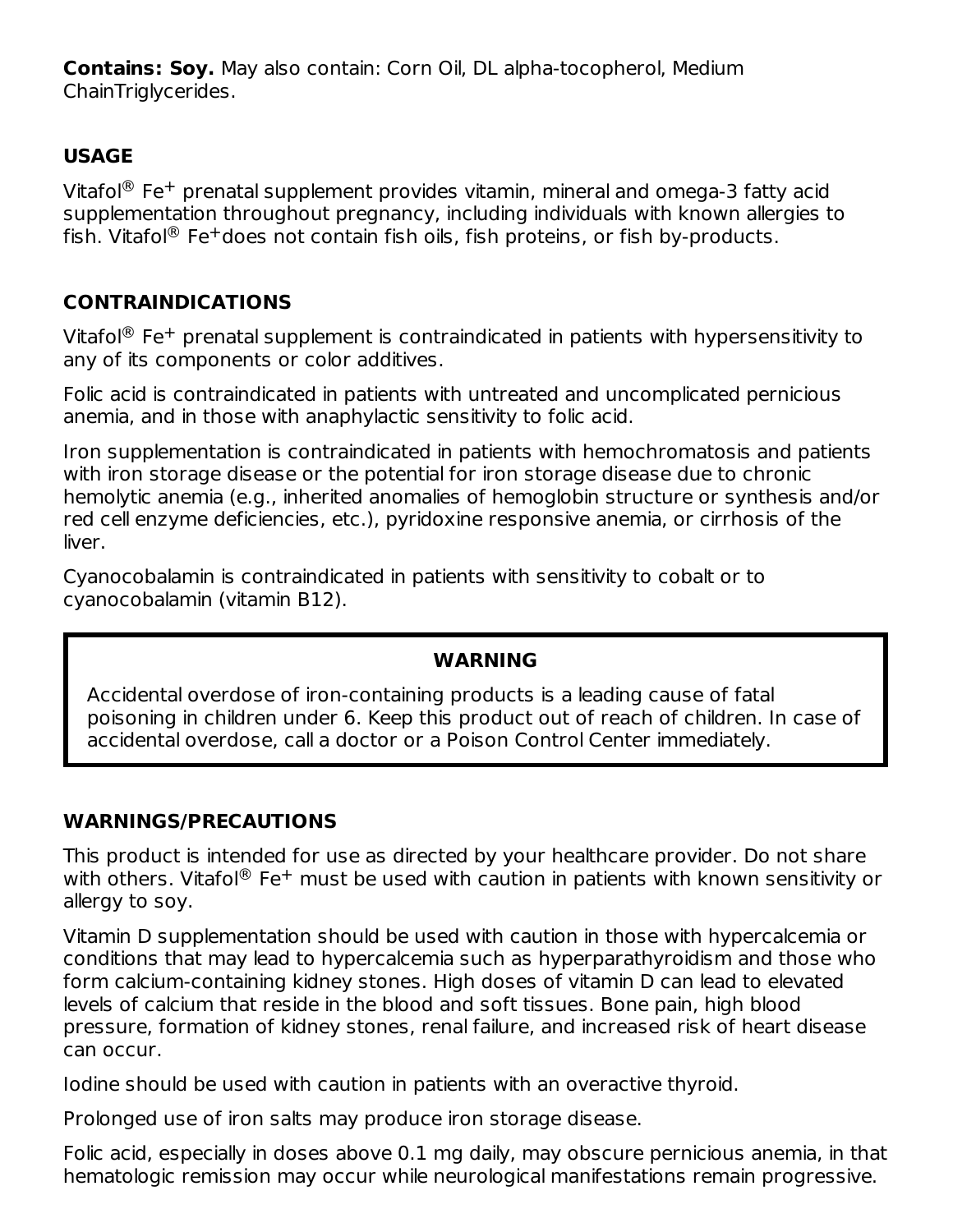The use of folic acid doses above 1 mg daily may precipitate or exacerbate the neurological damage of vitamin B12 deficiency.

Consumption of more than 3 grams of omega-3 fatty acids per day from all sources may lead to excessive bleeding. Supplemental intake of omega-3 fatty acids such as DHA exceeding 2 grams per day is not recommended.

Avoid Overdosage. **Keep out of the reach of children.**

## **DRUG INTERACTIONS**

Medications for an overactive thyroid (anti-thyroid drugs) used in conjunction with iodine supplementation may lead to hypothyroidism.

Medications for hypertension used in conjunction with iodine supplementation may increase potassium levels in blood.

High doses of folic acid may result in decreased serum levels of the anticonvulsant drugs; carbamazepine, fosphenytoin, phenytoin, phenobarbital, valproic acid. Folic acid may decrease a patient's response to methotrexate.

Vitamin D supplementation should not be given with large amounts of calcium in those with hypercalcemia or conditions that may lead to hypercalcemia such as hyperparathyroidism and those who form calcium-containing kidney stones.

Zinc can inhibit the absorption of certain antibiotics; take at least 2 hours apart to minimize interactions.

## **INFORMATION FOR PATIENTS**

Patients should be counseled to disclose all medical conditions, including use of all medications, vitamins and supplements, pregnancy, and breast-feeding.

## **PEDIATRIC USE**

Not for pediatric use.

## **ADVERSE REACTIONS**

Adverse reactions have been reported with specific vitamins and minerals, but generally at doses substantially higher than those in Vitafol® Fe $^+$ . However, allergic and idiosyncratic reactions are possible at any dose. Reported adverse events include skin ailments, gastrointestinal complaints, glucose abnormalities, and visual problems.

## **DIRECTIONS FOR USE**

Take one **purple softgel** capsule daily during pregnancy, or as directed by a physician.

## **HOW SUPPLIED**

Vitafol ${}^{\circledR}$  Fe<sup>+</sup> is available as a purple, oval shaped softgel capsule imprinted "EX0096". Available in box of Unit-Dose pack of 30 (5 child resistant blister cards containing 6 softgel capsules), Item No. 0642-7473-30 and as professional sample Item No. 0642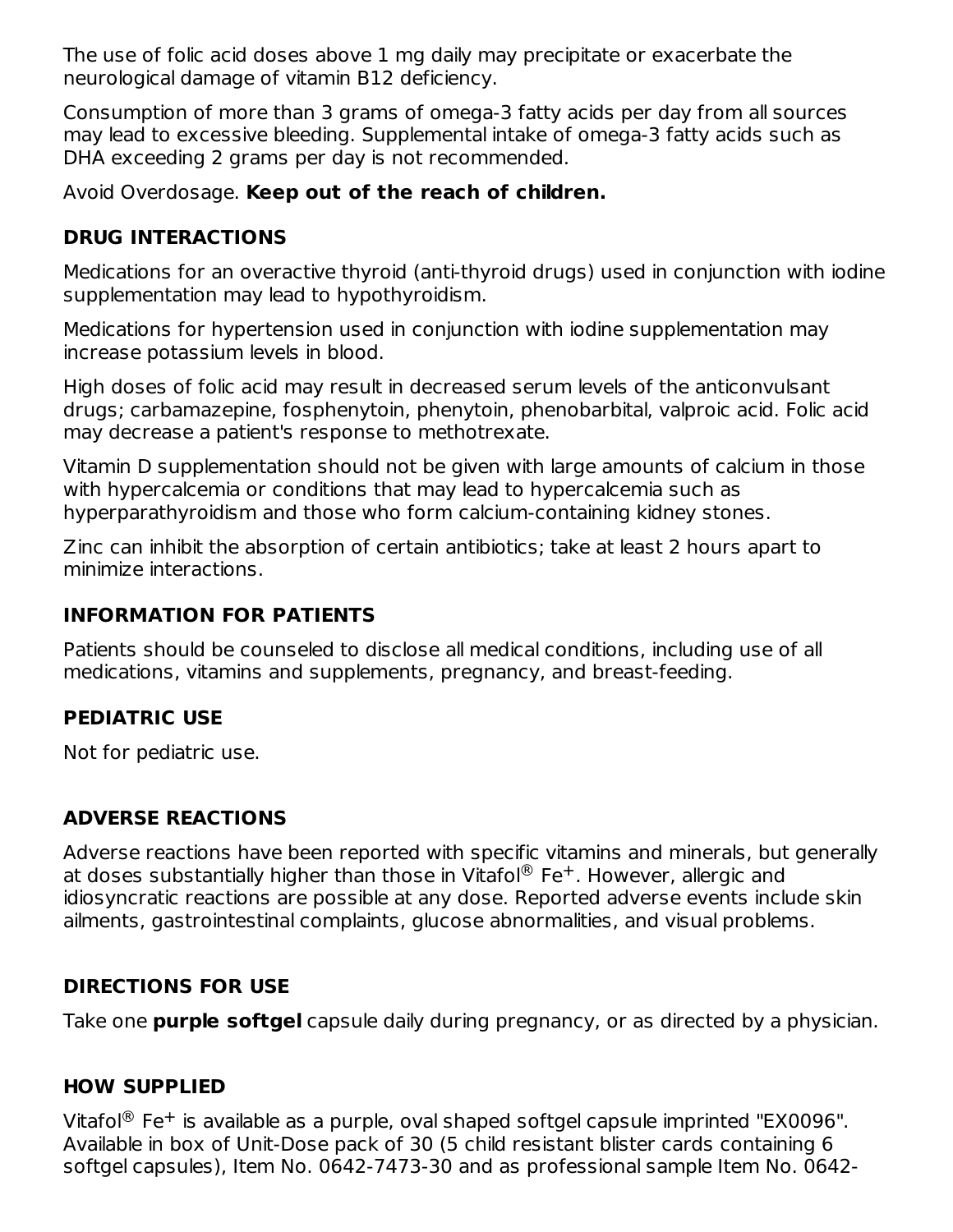7473-01 (blister card containing 3 softgel capsules)

Store at room temperature, approximately 15°-30°C (59°-86°F), avoid excessive heat above 30°C (86°F), light and moisture.

#### **Please dispose of any unused capsules promptly, and properly.**

You should call your doctor for medical advice about adverse or unexpected reactions. To report to the company an adverse event or obtain product information, call 1-877- 324-9349.

**Distributed by: Exeltis USA, Inc. Florham Park, NJ 07932** 1-877-324-9349 www.exeltisusa.com ©2021 Exeltis USA, Inc.

These statements have not been evaluated by the Food and Drug Administration. This product is not intended to diagnose, treat, cure, or prevent any disease.

Vitafol ${}^{\circledR}$  is a trademark of Exeltis USA, Inc. Metafolin $^{\circledR}$  is a trademark of Merck KGaA, Darmstadt, Germany. U.S. Patent No. 6,441,168; 5,997,915; 6,254,904; 6,808,725, 7,172,778 and 7,674,490

Issed: April 2021

4733001-03

#### **PRINCIPAL DISPLAY PANEL - 30 Capsule Dose Pack Box**

0642-7473-30

VITAFOL Fe+

Complete Prenatal Supplement with 90mg iron

Unit Dose Pack 30 Softgel Capsules

R XDIETARY SUPPLEMENT U.S. Patent Pending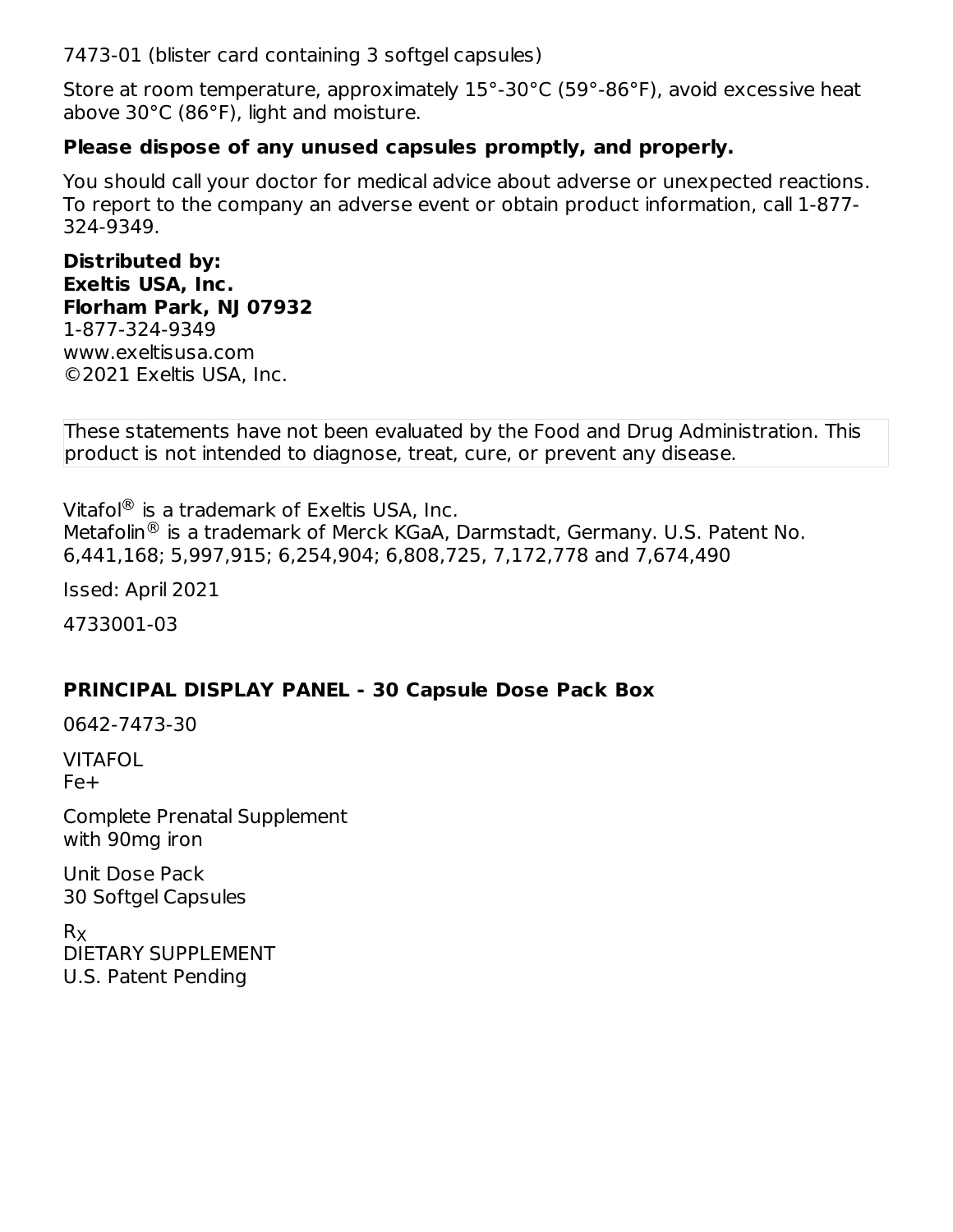

# Supplement Facts

| % Daily Value<br>Each Softgel Capsule contains<br>in Pregnancy                |                     |      |  |  |
|-------------------------------------------------------------------------------|---------------------|------|--|--|
| Vitamin A (as beta carotene)                                                  | 330 mcg RAE         | 14%  |  |  |
| Vitamin C (as ascorbic acid)                                                  | 60 mg               | 100% |  |  |
| Vitamin D (as cholecalciferol)                                                | 25 mcg              | 250% |  |  |
| Vitamin E (as di-alpha tocopheryl acetate)                                    | 9 <sub>mg</sub>     | 67%  |  |  |
| Thiamin (Vitamin B1)                                                          | 1.6 <sub>mg</sub>   | 94%  |  |  |
| Riboflavin (Vitamin B2)                                                       | 1.8 <sub>mg</sub>   | 90%  |  |  |
| Niacin (as niacinamide)                                                       | 15 mg NE            | 75%  |  |  |
| Vitamin B6 (as pyridoxine hydrochloride)                                      | 2.5 <sub>mg</sub>   | 100% |  |  |
| Folate<br>(as folic acid 680 mcg DFE and L-methylfolate calcium 1020 mcg DFE) | 1700 mcg DFE        | 125% |  |  |
| Vitamin B12 (as cyanocobalamin)                                               | 25 mcg              | 313% |  |  |
| Iron (as polysaccharide iron complex)                                         | 90 mg               | 500% |  |  |
| lodine (as potassium iodide)                                                  | 150 mcg             | 100% |  |  |
| Magnesium (as magnesium oxide)                                                | 20 <sub>mg</sub>    | 4%   |  |  |
| Zinc (as zinc oxide)                                                          | 25 mg               | 167% |  |  |
| Copper (as copper oxide)                                                      | 2 <sub>mg</sub>     | 100% |  |  |
| Algal oil bland (from natural algal oil)                                      | $415 \text{ mol}^*$ | ÷    |  |  |

" providing 200 mg DHA (Docosahexaenoic acid))

#### † Daily Value not established

Other Ingredients: Gelatin, Soybean Oil, Sorbitol, Glycerin, Yellow Beeswax, USP<br>Purified Water, Lecithin, Titanium Dioxide (as colorant), FD&C Red #40, FD&C Blue<br>#1, White Edible Ink. Contains: Soy.<br>May contain: Corn Oil,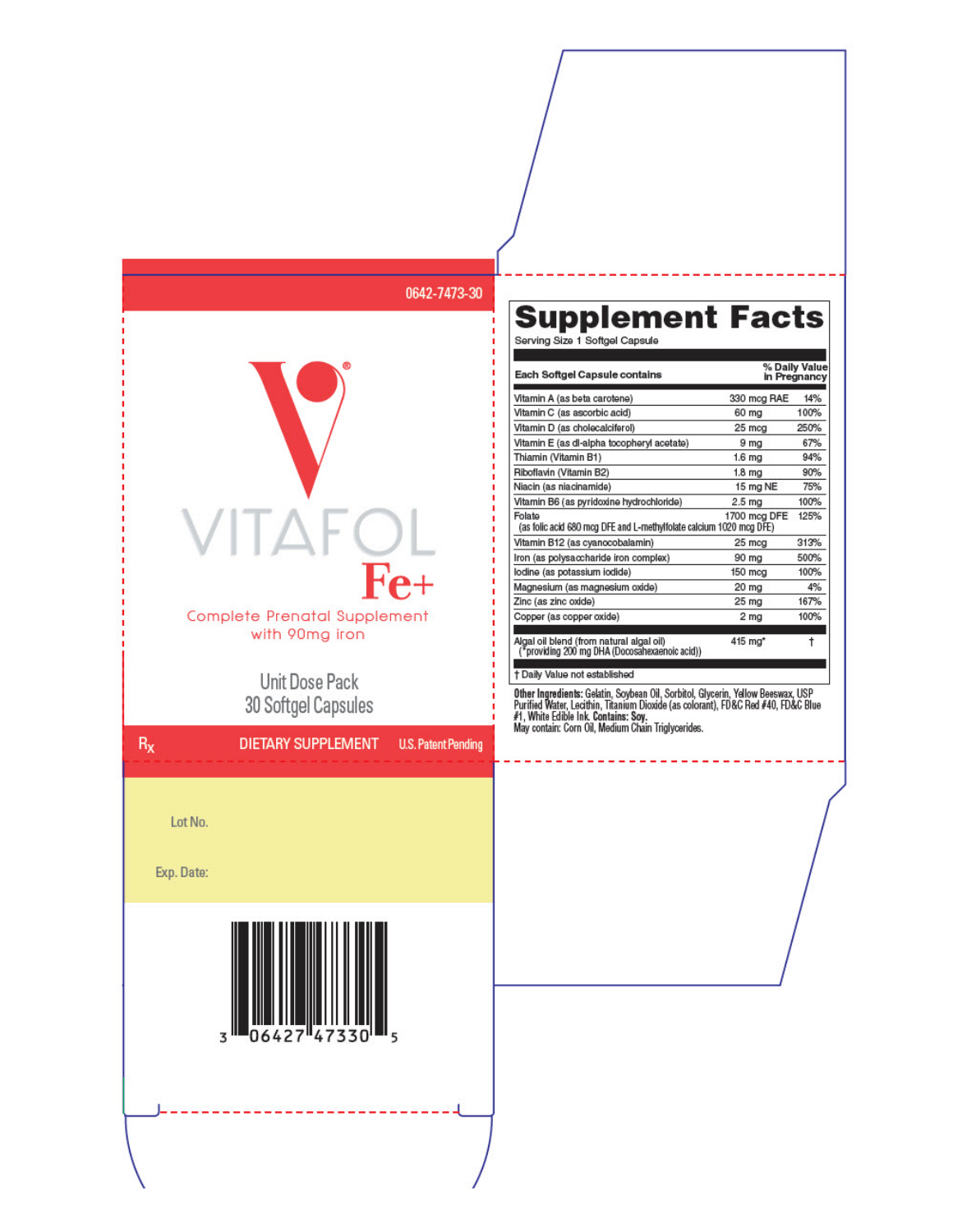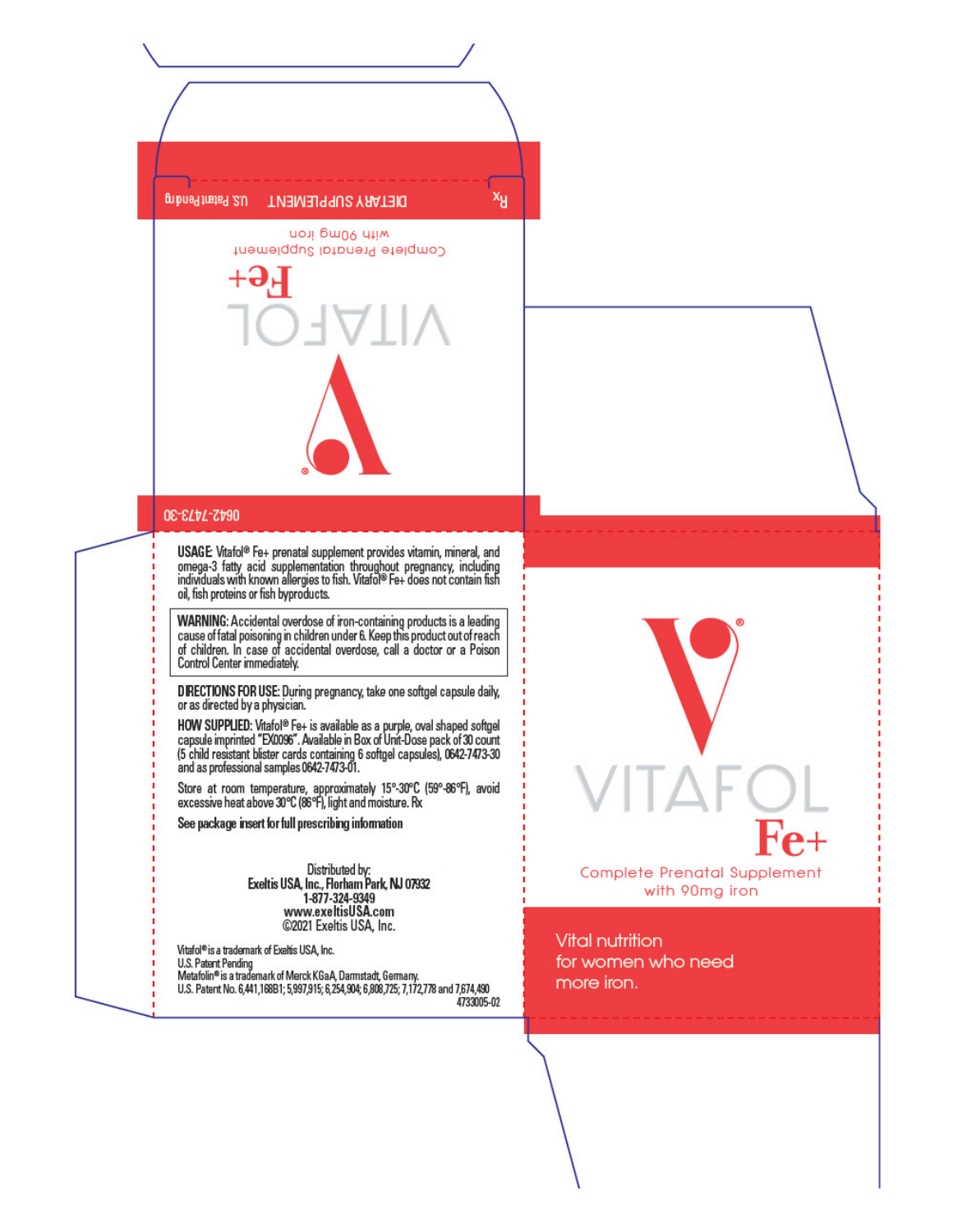## **VITAFOL FE PLUS**

doconexent, niacinamide, .alpha.-tocopherol acetate, dl-, cholecalciferol, beta carotene, ascorbic acid, thiamine mononitrate, riboflavin, pyridoxine hydrochloride, cyanocobalamin, iron, zinc oxide, cupric oxide, potassium iodide, magnesium oxide, folic acid, and levomefolate calcium capsule, liquid filled

| <b>Product Information</b>     |                         |                           |               |  |
|--------------------------------|-------------------------|---------------------------|---------------|--|
| <b>Product Type</b>            | HUMAN PRESCRIPTION DRUG | <b>Item Code (Source)</b> | NDC:0642-7473 |  |
| <b>Route of Administration</b> | ORAL                    |                           |               |  |

| <b>Active Ingredient/Active Moiety</b>                                                            |                                            |                   |  |  |
|---------------------------------------------------------------------------------------------------|--------------------------------------------|-------------------|--|--|
| <b>Ingredient Name</b>                                                                            | <b>Basis of</b><br><b>Strength</b>         | <b>Strength</b>   |  |  |
| <b>DOCONEXENT</b> (UNII: ZAD9OKH9JC) (DOCONEXENT - UNII:ZAD9OKH9JC)                               | <b>DOCONEXENT</b>                          | 200 mg            |  |  |
| <b>NIACINAMIDE</b> (UNII: 25X51I8RD4) (NIACINAMIDE - UNII:25X51I8RD4)                             | <b>NIACINAMIDE</b>                         | 15 <sub>mg</sub>  |  |  |
| .ALPHA.-TOCOPHEROL ACETATE, DL- (UNII: WR1WPI7EW8) (.ALPHA.-TOCOPHEROL,<br>DL- - UNII:70WA1RIO01) | $.$ Al PHA $.$ -<br><b>TOCOPHEROL, DL-</b> | 9 <sub>mg</sub>   |  |  |
| CHOLECALCIFEROL (UNII: 1C6V77QF41) (CHOLECALCIFEROL - UNII:1C6V77QF41)                            | <b>CHOLECALCIFEROL</b>                     | $25 \text{ mg}$   |  |  |
| <b>BETA CAROTENE</b> (UNII: 01YAE03M7J) (BETA CAROTENE - UNII:01YAE03M7J)                         | <b>BETA CAROTENE</b>                       | 330 ug            |  |  |
| <b>ASCORBIC ACID (UNII: PO6CK8PDOR) (ASCORBIC ACID - UNII:PO6CK8PDOR)</b>                         | ASCORBIC ACID                              | 60 mg             |  |  |
| THIAMINE MONONITRATE (UNII: 8K0104919X) (THIAMINE ION - UNII:4ABT0J945J)                          | <b>THIAMINE</b>                            | 1.6 <sub>mg</sub> |  |  |
| Riboflavin (UNII: TLM2976OFR) (Riboflavin - UNII:TLM2976OFR)                                      | Riboflavin                                 | 1.8 <sub>ma</sub> |  |  |
| Pyridoxine Hydrochloride (UNII: 68Y4CF58BV) (PYRIDOXINE - UNII:KV2JZ1BI6Z)                        | Pyridoxine<br>Hydrochloride                | 2.5 <sub>ma</sub> |  |  |
| CYANOCOBALAMIN (UNII: P6YC3EG204) (CYANOCOBALAMIN - UNII:P6YC3EG204)                              | CYANOCOBALAMIN                             | 25 <sub>uq</sub>  |  |  |
| Iron (UNII: E1UOL152H7) (Iron - UNII:E1UOL152H7)                                                  | <b>Iron</b>                                | 90 mg             |  |  |
| <b>ZINC OXIDE (UNII: SOI2LOH54Z) (ZINC OXIDE - UNII: SOI2LOH54Z)</b>                              | ZINC OXIDE                                 | $25 \text{ ma}$   |  |  |
| <b>CUPRIC OXIDE</b> (UNII: V1XJQ704R4) (CUPRIC CATION - UNII:8CBV67279L)                          | <b>CUPRIC CATION</b>                       | 2 <sub>mg</sub>   |  |  |
| POTASSIUM IODIDE (UNII: 1C4QK22F9J) (IODIDE ION - UNII:09G4I6V86Q)                                | POTASSIUM IODIDE                           | 150 <sub>uq</sub> |  |  |
| <b>MAGNESIUM OXIDE</b> (UNII: 3A3U0GI71G) (MAGNESIUM CATION - UNII:T6V3LHY838)                    | MAGNESIUM OXIDE                            | $20 \text{ mg}$   |  |  |
| Folic Acid (UNII: 935E97BOY8) (Folic Acid - UNII:935E97BOY8)                                      | Folic Acid                                 | 680 ma            |  |  |
| LEVOMEFOLATE CALCIUM (UNII: A9R10K3F2F) (LEVOMEFOLIC ACID -<br>UNII:8S95DH25XC)                   | <b>LEVOMEFOLATE</b><br><b>CALCIUM</b>      | 1020 ug           |  |  |

| <b>Inactive Ingredients</b>                    |                 |  |  |  |
|------------------------------------------------|-----------------|--|--|--|
| <b>Ingredient Name</b>                         | <b>Strength</b> |  |  |  |
| <b>GELATIN, UNSPECIFIED (UNII: 2G86QN327L)</b> |                 |  |  |  |
| <b>Sorbitol</b> (UNII: 506T60A25R)             |                 |  |  |  |
| Glycerin (UNII: PDC6A3C0OX)                    |                 |  |  |  |
| <b>WATER (UNII: 059QF0KO0R)</b>                |                 |  |  |  |
| <b>YELLOW WAX (UNII: 2ZA36H0S2V)</b>           |                 |  |  |  |
| Soybean Oil (UNII: 241ATL177A)                 |                 |  |  |  |